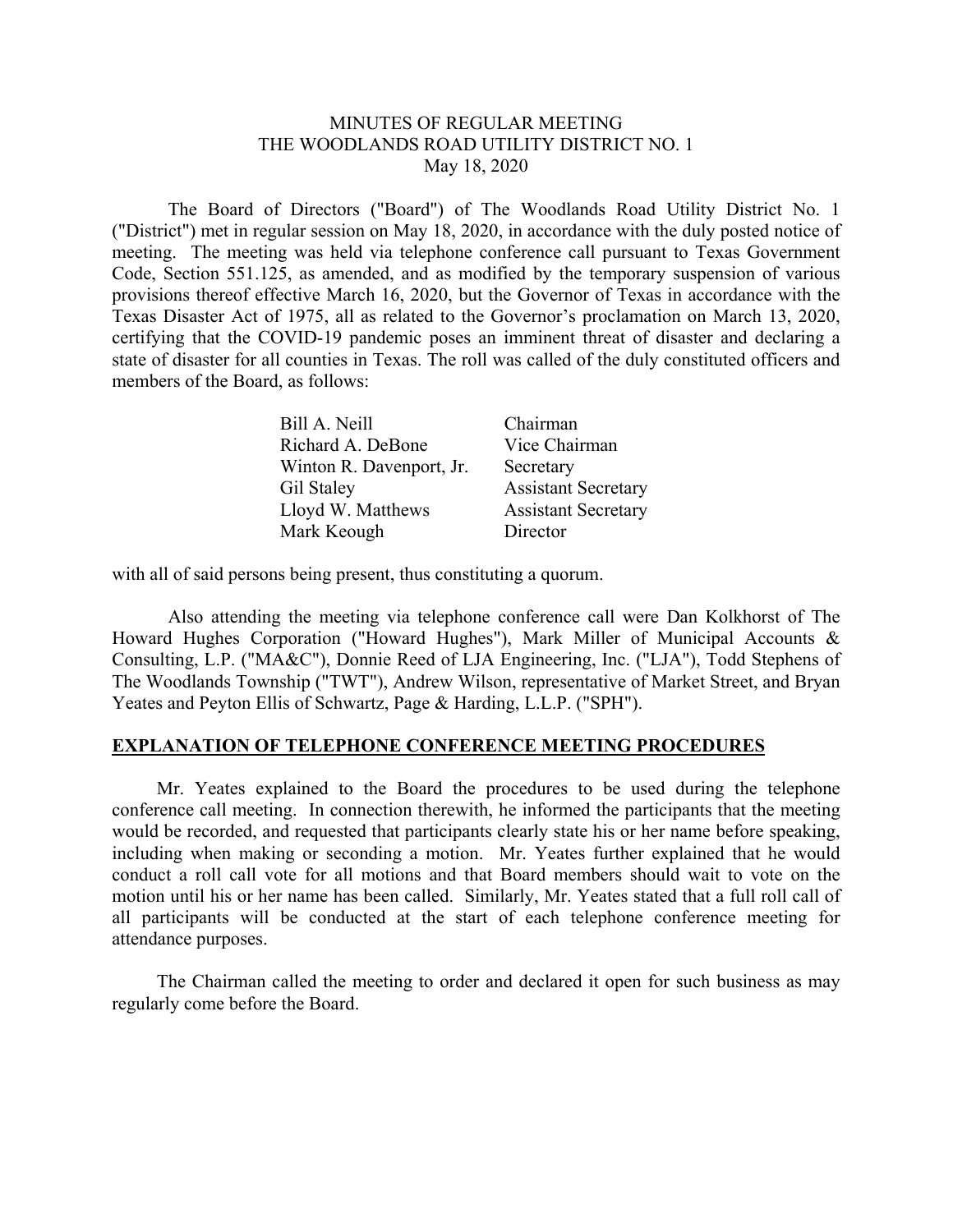#### **PUBLIC COMMENTS**

 The Board began by opening the meeting for public comments. There being no comments from the members of the public present on the call, the Board continued to the next item of business.

#### **MINUTES OF MEETING**

The Board reviewed the minutes of the meeting held on April 20, 2020. Following review and discussion, Director Davenport moved that such minutes be approved, as presented. The motion was seconded by Director Staley and carried by unanimous vote.

# **ACCEPTANCE OF OATH OF OFFICE, OFFICIAL BOND, STATEMENT OF ELECTED/APPOINTED OFFICER AND ELECTION NOT TO DISCLOSE PERSONAL INFORMATION**

 The Board deferred receiving the Oath of Office, Official Bond and Statement of Elected/Appointed Officer in connection with Mr. Bob Milner's appointment to the Board as The Woodlands Township appointee, as Mr. Milner was not present at the meeting.

## **ENGINEER'S REPORT**

 The Board considered the Engineer's Report. In connection therewith, Mr. Reed advised that Montgomery County, Precinct  $3$  ("Precinct  $3$ ") is moving forward with the Lake Woodlands Drive lane widening construction project between Interstate Highway 45 and approximately Six Pines Drive, and presented to and reviewed with the Board an image depicting the intersections involved. A copy of the image is attached hereto as **Exhibit A**. He then stated that Precinct 3 has requested that the Board consider undertaking a landscaping beautification/reforestation construction project along Lake Woodlands Drive between approximately Interstate Highway 45 and Six Pines Drive following the completion of Precinct 3's project. After discussion by the Board, Director Davenport moved to authorize the design and advertisement for bids of the beautification/reforestation project. Director Keough seconded the motion, which unanimously carried.

## **DEVELOPER'S REPORT**

Mr. Kolkhorst advised that he had nothing to report at this time.

## **TAX ASSESSOR/COLLECTOR REPORT**

 The Board next reviewed a written report prepared by Ms. Tammy McRae, the District's tax assessor/collector, concerning the accounting for and disbursement of tax collections for the month of April, 2020. A copy of such report is attached hereto as **Exhibit B**.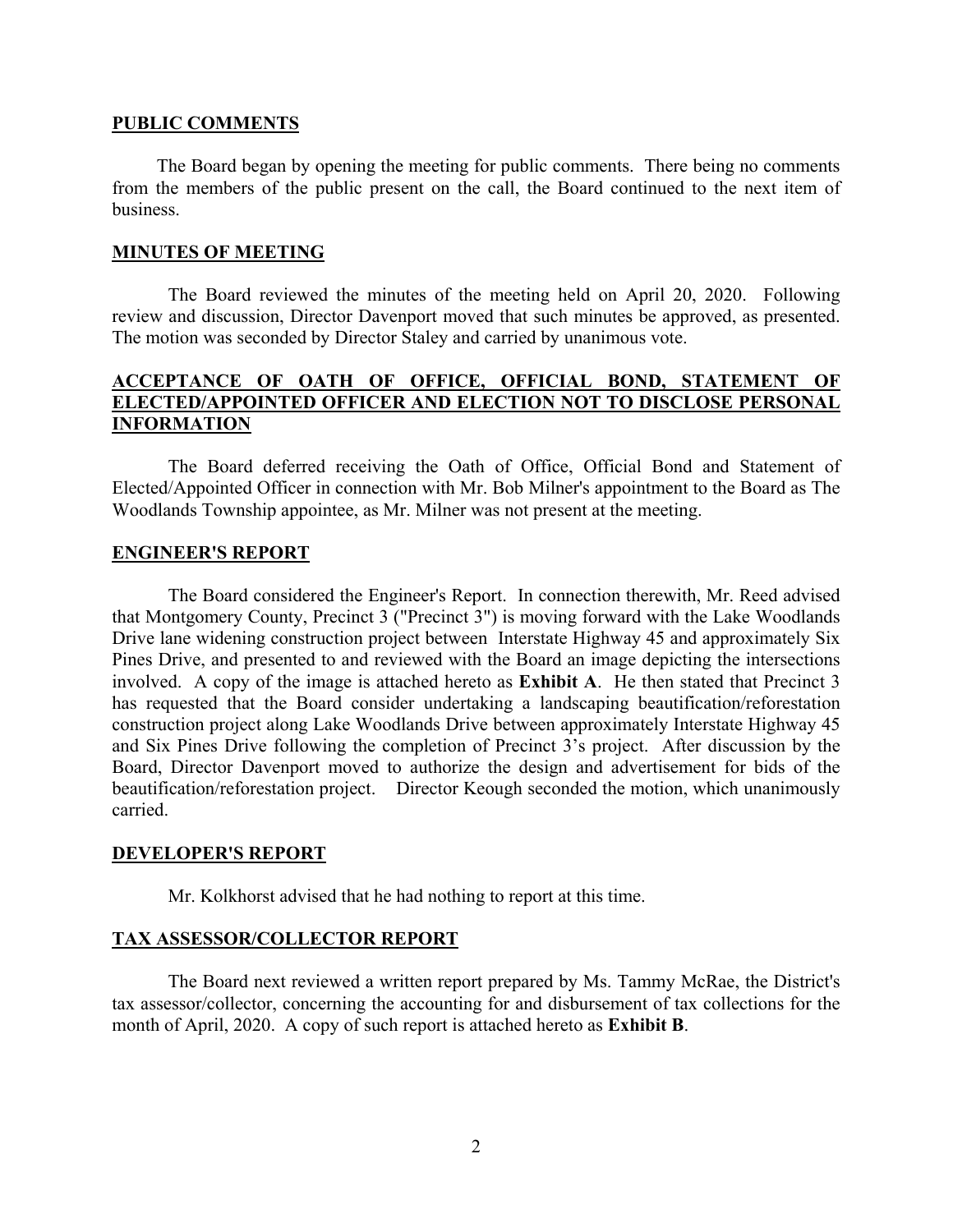#### **ADDITIONAL PENALTY ON DELINQUENT REAL PROPERTY TAXES**

 The Board considered the adoption of a Resolution Authorizing an Additional Penalty on Delinquent Real Property Taxes. Mr. Yeates advised that the Board is authorized pursuant to Section 33.07 of the Texas Tax Code, as amended, to impose, under certain conditions, on July 1, an additional penalty not to exceed twenty percent (20%) of the total taxes, penalty and interest due the District on taxes that remain delinquent as of July 1 of the year in which they became delinquent. He noted that the additional penalty to be imposed by this Resolution will not apply to delinquent personal property taxes which have incurred an additional penalty pursuant to that certain Resolution Authorizing an Additional Penalty on Delinquent Personal Property Taxes, which was passed and approved by the District on January 20, 2020. Following discussion, Director Keough moved that the Resolution Authorizing an Additional Penalty on Delinquent Real Property Taxes, a copy of which is attached hereto as **Exhibit C**, be adopted, and that Perdue Brandon Fielder Collins & Mott LLP be authorized to proceed with the collection of the District's 2019 delinquent real property tax accounts on July 1, 2020, subject to proper notice having been given as provided in said Resolution, including the filing of lawsuits as necessary. The motion was seconded by Director Davenport and carried by unanimous vote.

# **DISCUSSION OF UPDATE REGARDING HOUSE BILL 3834 RELTAING TO CYBERSECURITY TRAINING**

Mr. Yeates presented to and reviewed with the Board a memorandum prepared by SPH regarding an update on House Bill 3834 regarding Cybersecurity Training for Certain Local Government Employees and Elected Officials, a copy of which memorandum is attached hereto as **Exhibit D**. Mr. Yeates advised that SPH is recommending that all elected directors complete the certified training program by June 14, 2020, and that there will be several opportunities available for directors to complete said training by the deadline, and that certificates of completion should be provided to SPH upon completion of the course.

## **BOOKKEEPER'S REPORT**

Mr. Miller presented to and reviewed with the Board a bookkeeping report, dated as of May 18, 2020, including a list of bills and charges to be paid, as prepared by MA&C. Following discussion, Director Davenport moved to approve such report and pay the bills and charges listed therein. The motion was seconded by Director Staley and carried by unanimous vote. A copy of the bookkeeping report thus approved is attached hereto as **Exhibit E**.

## **UNCLAIMED PROPERTY REPORT**

 Mr. Miller advised the Board that the District has no unclaimed property to submit to the Texas Comptroller of Public Accounts for 2020. Mr. Yeates requested that Mr. Miller prepare an Unclaimed Property Report for 2020 stating that the District has no unclaimed property and that the Board approve such report, subject to its completion. Following discussion, Director Davenport moved to approve the District's Unclaimed Property Report for 2020, subject to its completion by MA&C. Director Staley seconded the motion, which unanimously carried.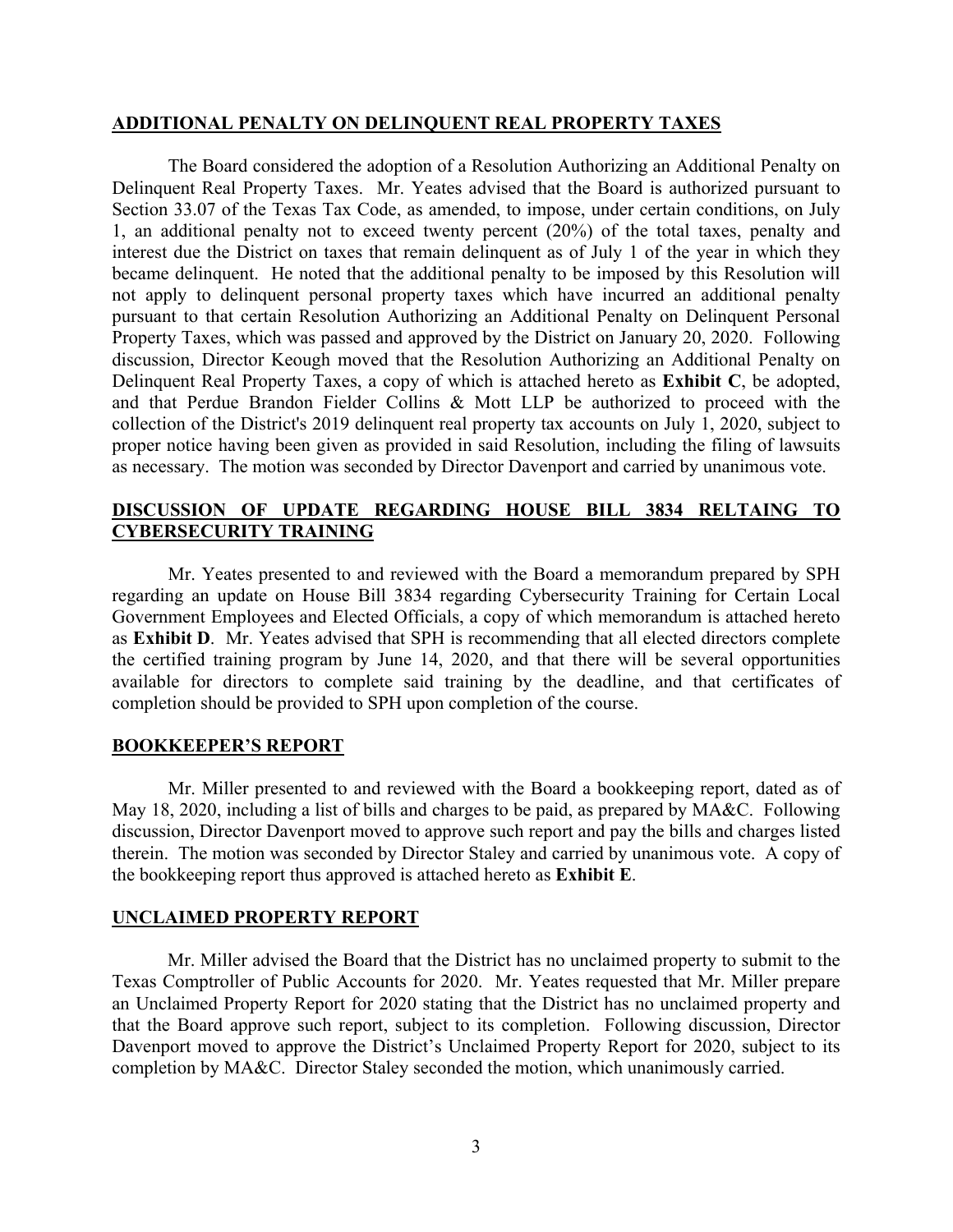# **CLOSED SESSION**

The Chairman announced that a closed session would not be necessary.

#### **ADJOURNMENT**

There being no further matters to come before the Board, Director Matthews moved that the meeting be adjourned. The motion was seconded by Director Davenport and carried by unanimous vote, and the meeting was adjourned.

U Secretary, Board of Directors,